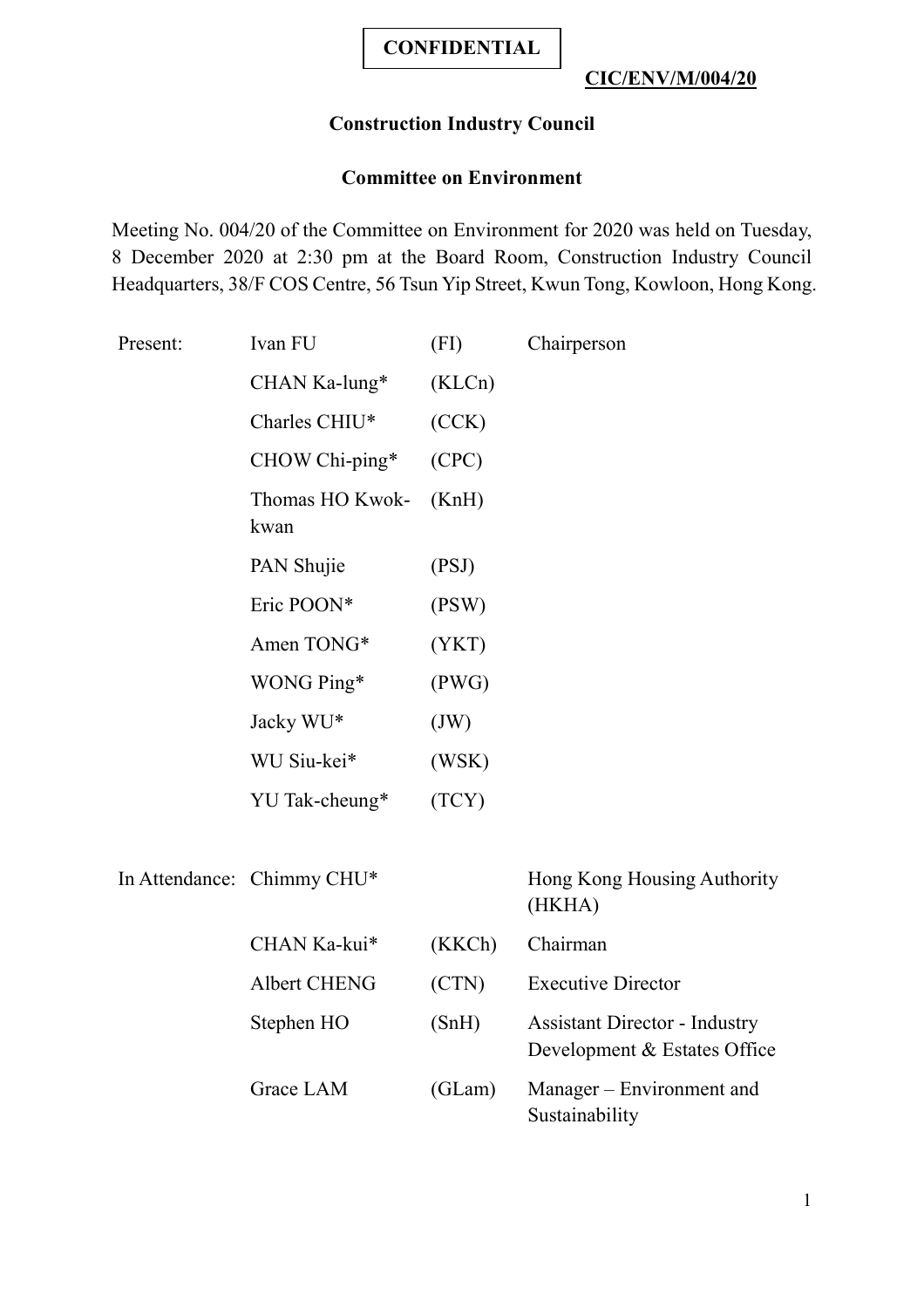# **CIC/ENV/M/004/20**

|            | <b>Rex CHAN</b> | (RChan) | <b>Assistant Manager</b> – Environment<br>and Sustainability                      |
|------------|-----------------|---------|-----------------------------------------------------------------------------------|
|            | Kate LAM        | (KLa)   | Senior Officer - Environment and<br>Sustainability                                |
| Presenter: | Jonathan YAU    |         | Cundall Hong Kong Limited<br>(Cundall)                                            |
|            | Desmond LEE     |         | Cundall                                                                           |
|            | Joy SONG*       |         | China Energy Conservation and<br><b>Environmental Protection Group</b><br>(CECEP) |
|            | Eddie TSE*      |         | <b>Gammon Construction Limited</b><br>(Gammon)                                    |
|            | Heidi HUI*      |         | Hong Kong Green Building<br>Council (HKGBC)                                       |
|            | Ivy LEE*        |         | <b>HKGBC</b>                                                                      |
|            | Paul SAT*       |         | <b>HKGBC</b>                                                                      |
|            |                 |         |                                                                                   |
| Apologies: | Stephen LAU     | (SyLU)  |                                                                                   |
|            | LO Hong-kam     | (LHK)   |                                                                                   |
|            | Lisa POON       | (CsP)   |                                                                                   |
|            | Stephen YIM     | (SnY)   |                                                                                   |
|            |                 |         |                                                                                   |

\* attended the meeting online via Microsoft Teams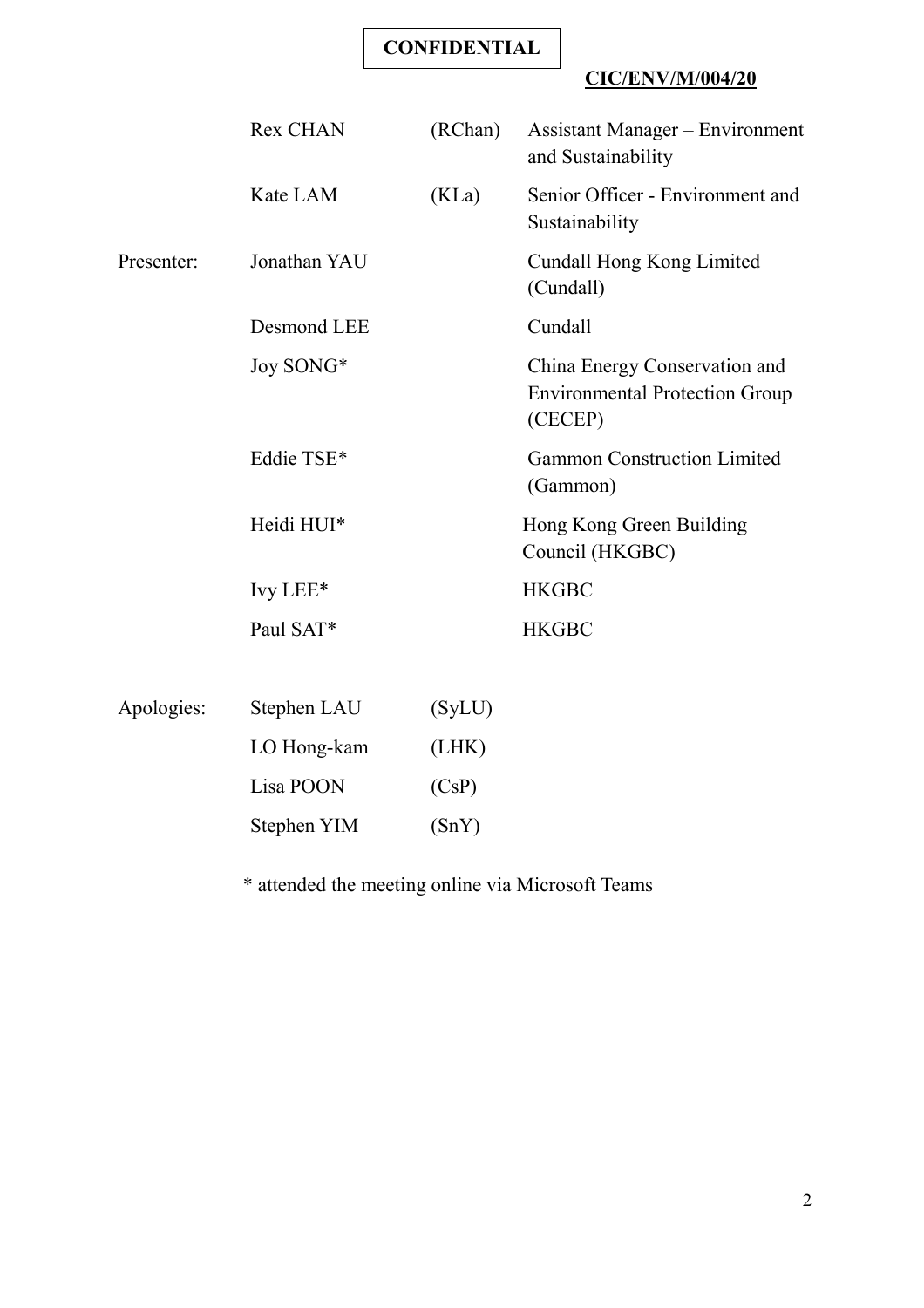# **CIC/ENV/M/004/20**

# **MINUTES**

# **Action**

Before the meeting, no conflict of interest was registered from Members.

#### 4.1 **Confirmation of the Minutes of the Previous Meeting**

Members confirmed the Minutes CIC/ENV/M/003/20 of the last Com-ENV meeting No. 003/20 held on Tuesday, 15 September 2020.

# 4.2 **Matters Arising from the Previous Meeting**

CIC Secretariat updated Members on the following matters:

Item 3.3 - Progress Update of Consultancy Services on Sustainable Construction Certification Scheme for Green Finance Cundall had submitted the Inception Report and it was approved by the Working Group on 9 November 2020.

Item 3.4 - Progress Update of Consultancy Services on Development and Implementation of CIC Sustainable Construction Model and E-platform

The Sustainable Construction E-platform (the E-platform) was launched on 4 December 2020. The latest information and deliverables related to sustainable construction would be uploaded to the E-platform accordingly.

Item 3.5 - Progress Update of the CIC Sustainable Construction Award

The online CIC Sustainable Construction Award (the Award) Conference and Presentation Ceremony was successfully held on 13 November 2020 with over 2,000 participants.

# 4.3 ★**Progress Update on CIC R&D Fund Project - Promoting the Use of Recycled Aggregates Derived from Demolition Waste in Concrete**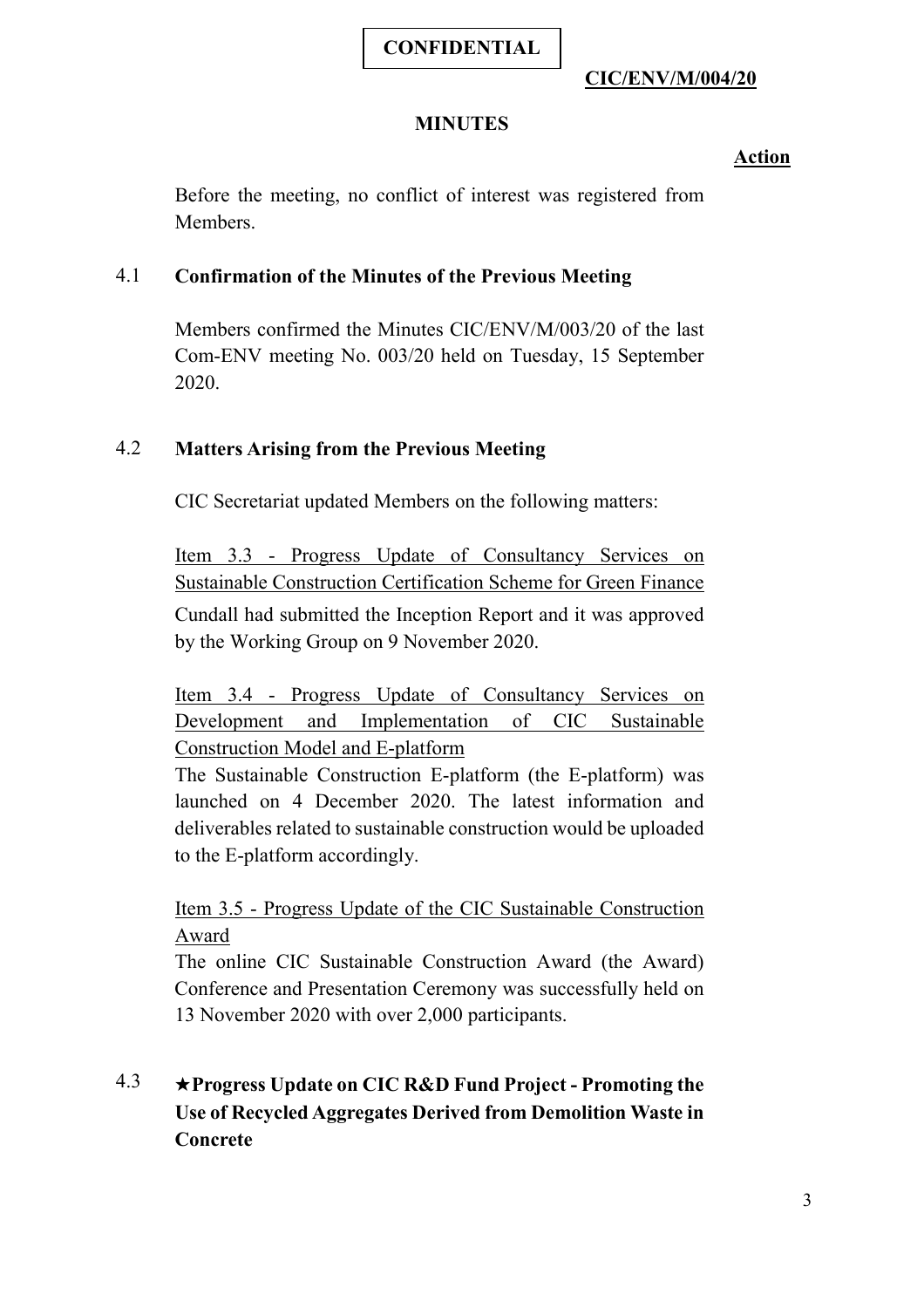#### **Action**

CIC Secretariat reported that Hong Kong Polytechnic University had submitted the 5<sup>th</sup> Progress Report. The major deliverable including development of enhancement techniques for recycled aggregates was on track according to the programme timeline.

Members approved Paper \*CIC/ENV/P/013/20\* and the 5<sup>th</sup> progress report.

# 4.4 ★**Progress Update on CIC R&D Fund Project - Smart Design and Development of a Vent Protector**

CIC Secretariat reported that the Samson Wong & Associates Property Consultancy Ltd. (SWA) had submitted the 1<sup>st</sup> progress report, including literature review and arrangement on pilot tests.

Members agreed that the research objective should mainly focus on raising the awareness of public hygiene. Members also suggested SWA to evaluate the feasibility for conducting pilot tests in other building types, such as residential area, as well as collaborate with similar researches in the market, e.g. Urban Renewal Authority. SWA would address Members' comments and revise the progress report.

SWA

Members approved Paper \*CIC/ENV/P/014/20\* and release of the stage payment No.1 to SWA.

*(Representatives of Cundall and CECEP joined the meeting at 3:00pm)*

# 4.5 **Progress Update on CIC Sustainable Construction Certification Scheme for Green Finance**

CIC Secretariat reported that a meeting had been arranged with Chairman of Hong Kong Green Finance Association, Dr. MA Jun in November 2020. Dr. MA supports the design concept of the Sustainable Construction Certification Scheme for Green Finance (the Scheme) and shared concrete ideas on successful cases in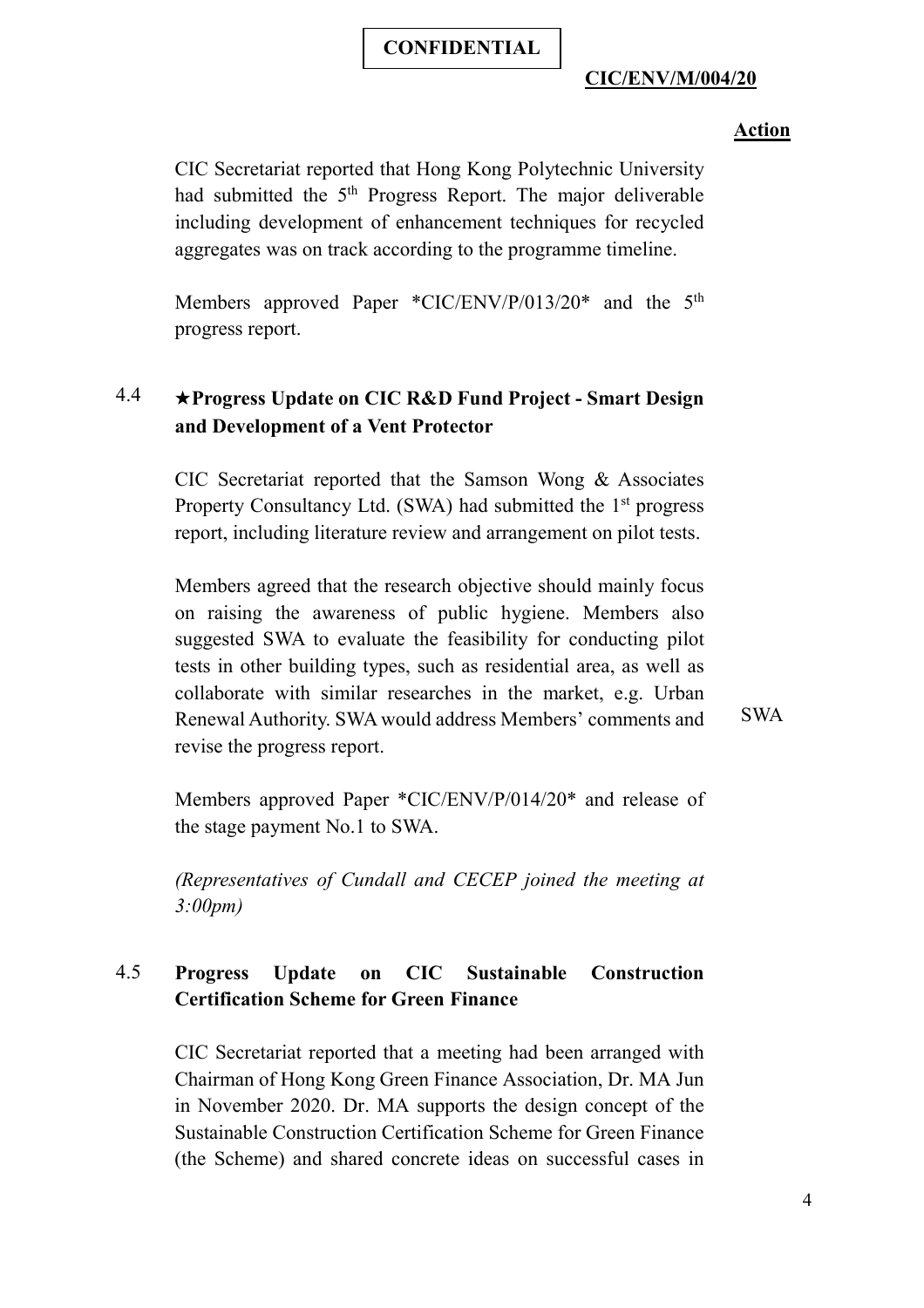#### **Action**

Greater Bay Area and possible financial incentives of the scheme.

Members were briefed on the highlights of the Review Report. Members suggested Cundall to expand target users and engagement scope to whole spectrum of the construction industry including owners of public and private projects; as well as to engage relevant government departments for developing finance incentives at early stage. Members recommend Cundall to benchmark China Emissions Exchange Guangzhou to modify the verification process of the Scheme. Cundall would address Members' comments and circulate the Review Report to the Working Group for approval.

Cundall

Members approved Paper CIC/ENV/P/015/20 and release of the stage payment No. 2 to Cundall with the approval from the Working Group.

*(Representatives of Cundall and CECEP left the meeting at 4:00pm, Cundall joined the meeting again at 4:05pm.)*

# 4.6 **Progress Update on Enhancement and Operation Services of the CIC Carbon Assessment Tool**

Members were briefed on training programme, engagement plan and benchmark methodology of the CIC Carbon Assessment Tool (the Tool). Cundall reported that draft training materials for HKIC and professional institutions would be ready in Q1 2021.

FI raised the importance to boost up the number of registered projects in the Tool and develop comprehensive carbon database for the industry. Cundall was requested to engage more projects owners, e.g. Hospital Authority and provide technical support to existing users with faster response time for the sake of user Cundallsatisfaction. CIC would also collaborate with DEVB to promote wider adoption of CAT in public works projects.

Members approved Paper CIC/ENV/P/016/20 and release of stage